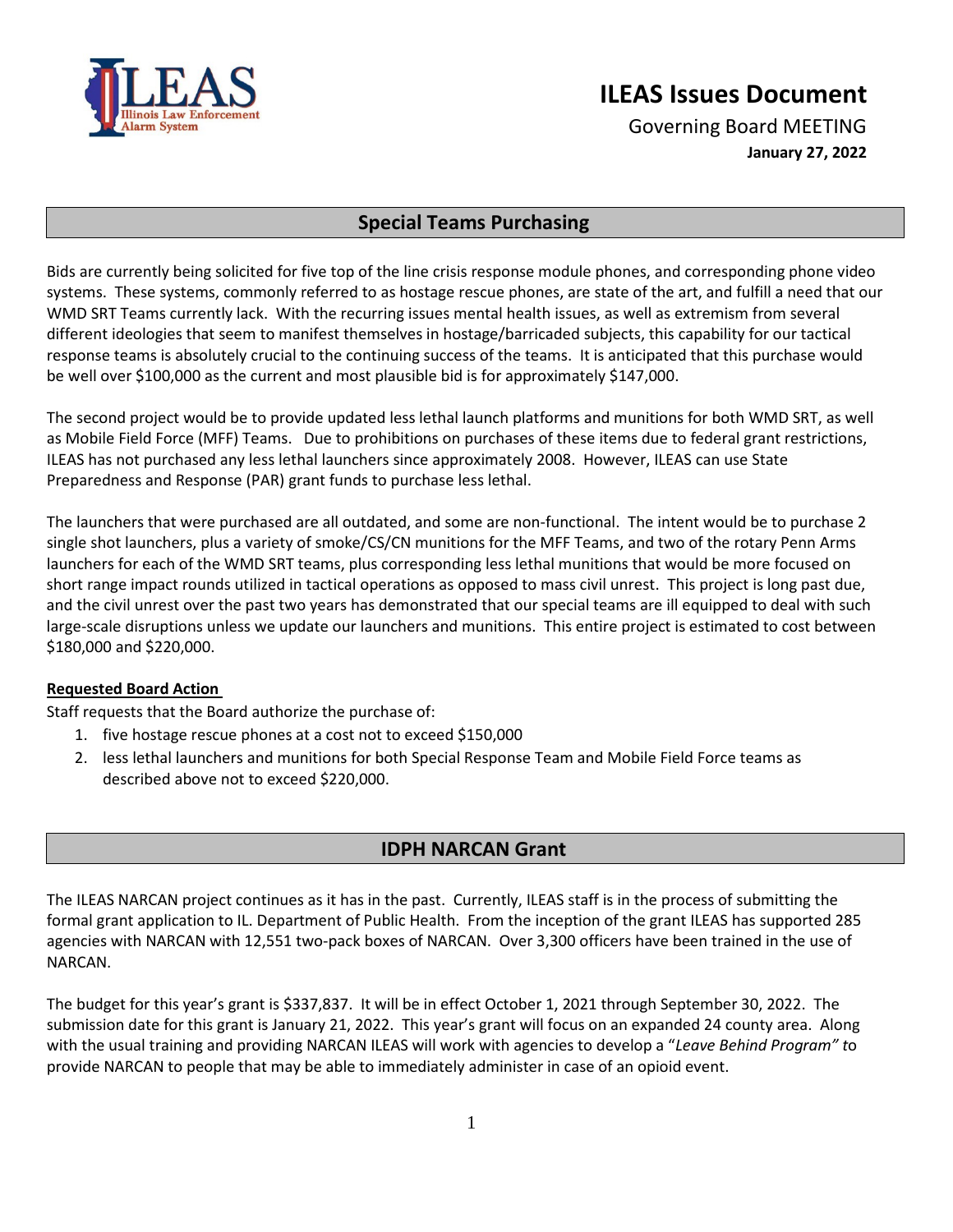As a reminder, these are the counties that we are currently supporting along with those that have been added (the six new counties are in bold ):

| <b>Adams</b> | <b>Edwards</b>  | Jaspar           | Morgan   | Wabash        |
|--------------|-----------------|------------------|----------|---------------|
| Christian    | Effingham       | <b>Jefferson</b> | Perry    | <b>Saline</b> |
| Clay         | Favette         | Lawrence         | Pulaski  | Washington    |
| <b>Coles</b> | <b>Franklin</b> | Marion           | Randolph | Wavne         |
| Crawford     | Greene          | Montgomery       | Richland |               |

#### **Requested Board Action**

Staff requests that the Governing Board approve the:

- 1. acceptance of the grant if awarded
- 2. purchase of NARCAN not to exceed \$230,000

## **Foundation Resolution**

At its beginning, the Illinois Law Enforcement Alarm System Foundation (Foundation) and ILEAS had a close relationship. The adoption of the new purchasing policies and ILEAS' efforts to fully comply with the Code of Federal Regulations (CFR) in an effort to put the Foundation at "arm's length' from ILEAS have caused the Foundation to review its by-laws. Section 5.3 and 5.6 of the Foundation by-laws states that new Foundation Board members, "*shall be chosen by vote of the Board of Directors of the Illinois Law Enforcement Alarm System (ILEAS), an unincorporated consortium of a majority of the public law enforcement agencies in the State, at its annual meeting, or as soon thereafter as conveniently possible*." The ILEAS auditors point to that Section of the by-laws as documentation of a relationship that may be considered not at arms-length. The Foundation Board met on January 21, 2022 and adopted a change to its by-laws as follows:

WHEREAS, previously, the ILEAS Foundation and ILEAS the public agency had ties that are documented in these by-laws. By adoption of this by-law modification enacted by the ILEAS Foundation Board of Directors, all references to ILEAS the Public Agency are no longer valid.

BE IT RESOLVED:

#### **Article 1(Addition at the end of Article 1)**

The ILEAS Foundation recognizes that there is an organization entitled the Illinois Law Enforcement Alarm System (ILEAS the public agency) that exists in Illinois. ILEAS the public agency has no responsibilities or authorities pursuant to these by-laws. Other than this paragraph, whenever the words Board of Directors is used in these by-laws, it is referring to the ILEAS Foundation and not ILEAS the public agency.

#### **Article 5.3**

Election and Tenure:

The initial Board of Directors shall be those individuals set forth in the Articles of Incorporation for the ILEAS Foundation. Thereafter, Directors shall be appointed by the Foundation President with advice and consent of the Remaining Foundation Directors.

#### **Article 5.6**

Vacancies

Any vacancy occurring in the Foundation Board of Directors and any directorship to be filled by reason of an increase in the number of directors shall be filled by appointment of the Foundation President with advice and consent of the remaining Board of Directors. A director elected or appointed, as the casemay be, to fill a vacancy shall be elected or appointed for the unexpired term of his or her predecessor in office or, ifthe director is elected or appointed because of an increase in the number of directors, the term of such director shall expire at the next annual meeting ofthe Foundation Board of Directors.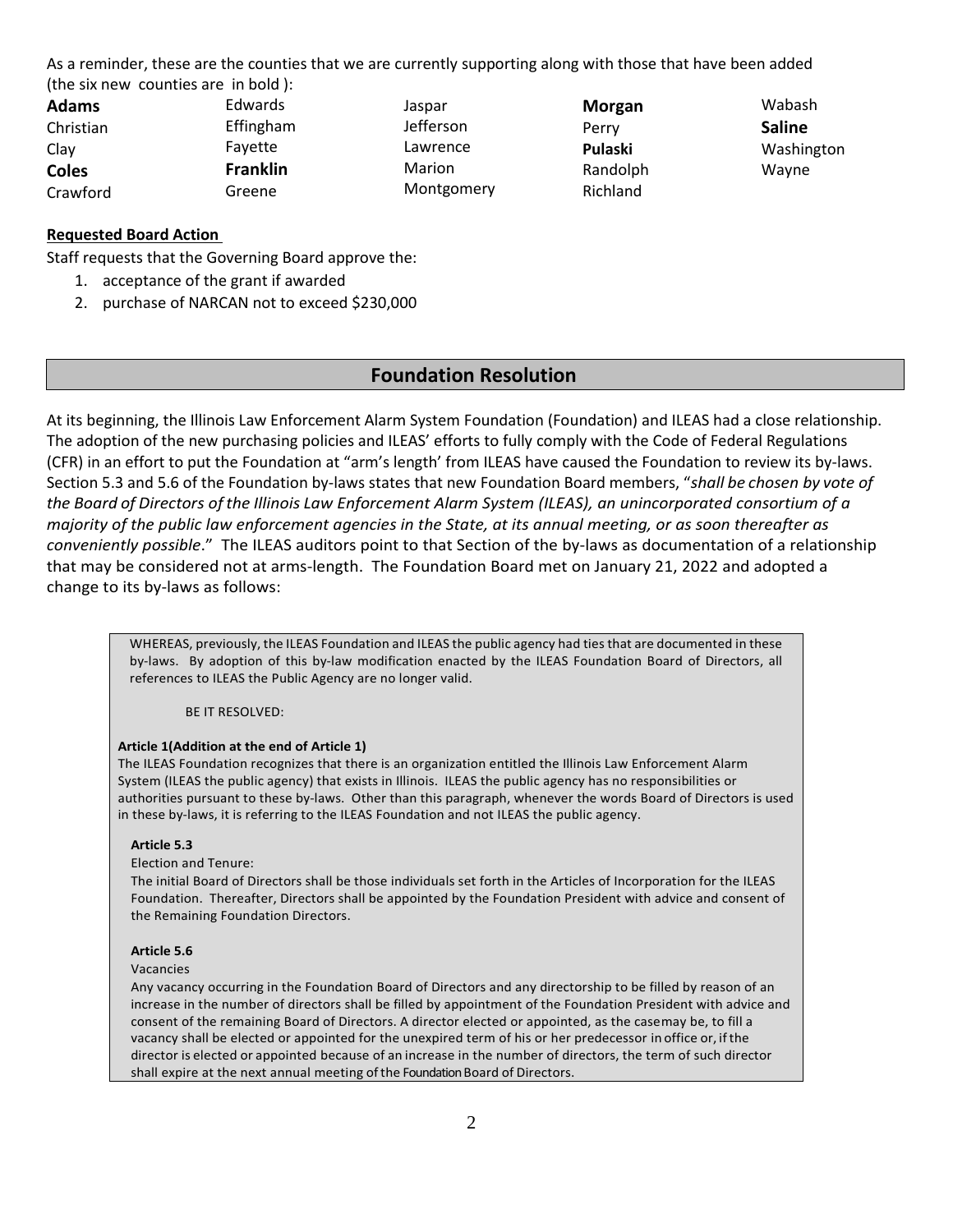This by-law change will remove the ILEAS Governing Board from its role appointing Foundation Directors. Please note that four of the original five Directors are still on the Foundation Board. There is currently one vacancy. As a result, the Governing Board has not had to appoint anyone as of yet.

## **Requested Board Action**

Staff requests that the Board approve this motion:

The ILEAS Governing Board recognizes that the Foundation has altered its by-laws to remove the ILEAS Governing Board from appointing Foundation Directors. The ILEAS Governing Board further understands and agrees that the Foundation Board of Directors and the ILEAS Governing Board are two separate organizations.

## **Mental Wellness Event**

ILEAS is currently planning a Law Enforcement Support Event for law enforcement professionals of all ranks, their spouses/families, and others working in the field of mental health and wellness for police. This one-day event will bring together mental health professionals who specialize in first responder support and counseling.

- The purpose is to provide information on resources available around the State, as well as to facilitate connections between attendees and providers.
- The event will be held at the ILEAS Training Center at no cost to attendees. Dates have not been identified as of yet because of the current COVID19 situation, however, it will most likely be in late Spring or early Summer.
- In December, we had a conference call with Bill Kushner and two others from the organization, We Never Walk Alone. Their company offers confidential peer support as well as a 5-Day Peer Support Training Program. They are very interested in participating.
- There are many organizations in Illinois alone that provide support and training to officers and their families. Some of those include: Illinois Law Enforcement Officer Peer Support, Saving Blue Lives, Illinois Concerns of Police Survivors, and the Blue Wall Institute. There are others as well who we intend to make contact with.
- The ILEAS Foundation will contribute to the event. We also intend to seek financial partnership from two local fundraising groups – Peacemaker Project 703 and 10-78 Foundation/Back the Blue Champaign County.

## **Requested Board Action**

Staff requests that the Board authorize the development and implementation of a Law Enforcement Mental Health Wellness Event.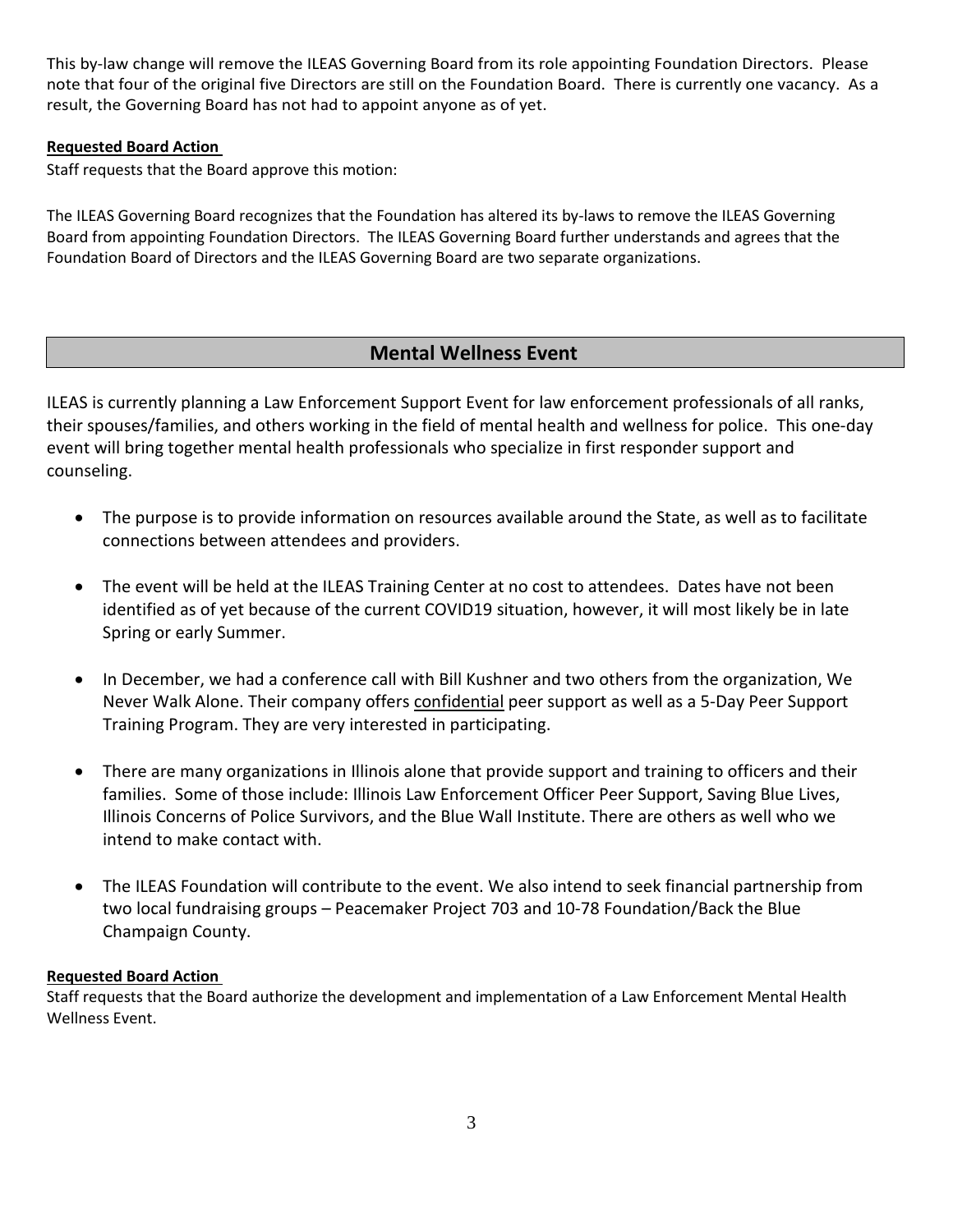# **ILEAS Training Center Activity Report 2022**

| <b>Event</b>                                                      | <b>Start</b> | <b>End</b> | <b>Students Sponsor</b> |                                              |
|-------------------------------------------------------------------|--------------|------------|-------------------------|----------------------------------------------|
| <b>CNA Class</b>                                                  | 1/24/2022    | 1/28/2022  | 25                      | <b>Urbana Adult Education</b>                |
|                                                                   |              |            |                         | Legal/Liability Risk Management              |
| <b>Field TRNG Officer Certification Course</b>                    | 1/24/2022    | 1/28/2022  | 15                      | Institute                                    |
| Champaign PD Explorers                                            | 1/27/2022    | 1/27/2022  | 15                      | Champaign PD                                 |
| <b>ILEAS Governing Board MTG</b>                                  | 1/27/2022    | 1/27/2022  | 25                      | <b>ILEAS</b>                                 |
| City of Urbana                                                    | 1/27/2022    | 1/27/2022  | 20                      | City of Urbana                               |
| <b>CNA Class</b>                                                  | 1/31/2022    | 2/4/2022   | 25                      | <b>Urbana Adult Education</b>                |
| <b>Biological &amp; Trace Evidence</b>                            | 1/31/2022    | 2/2/2022   | 20                      | <b>MTU 12</b>                                |
| Urbana FD Union MTG                                               | 2/1/2022     | 2/1/2022   | 20                      | Urbana Fire Union                            |
| <b>LEMAC MTG</b>                                                  | 2/2/2022     | 2/2/2022   | 15                      | <b>ILEAS</b>                                 |
| <b>CCEMA Railroad TRNG</b>                                        | 2/3/2022     | 2/3/2022   | 35                      | Champaign County EMA                         |
| <b>ILEAS staff MTG</b>                                            | 2/3/2022     | 2/3/2022   | 25                      | <b>ILEAS</b>                                 |
| <b>CNA Class</b>                                                  | 2/7/2022     | 2/11/2022  | 25                      | <b>Urbana Adult Education</b>                |
| Bailey Method TRNG (IAPA)                                         | 2/7/2022     | 2/11/2022  | 50                      | Illinois Asphalt Pavement Association        |
| Champaign PD TRNG                                                 | 2/8/2022     | 2/8/2022   | 20                      | Champaign PD                                 |
|                                                                   |              |            |                         | Illinois Internet Crimes Against             |
| POSTPONED - Peer to Peer Investigation                            | 2/8/2022     | 2/10/2022  | 20                      | Children (ICAC) Task Force                   |
| Champaign PD Explorers                                            | 2/10/2022    | 2/10/2022  | 15                      | Champaign PD                                 |
| Champaign County Chiefs MTG                                       | 2/10/2022    | 2/10/2022  | 10                      | Champaign County SO                          |
| <b>CNA Class</b>                                                  | 2/14/2022    | 2/15/2022  | 25                      | <b>Urbana Adult Education</b>                |
| <b>RECG MTG</b>                                                   | 2/15/2022    | 2/15/2022  | 20                      | Champaign County EMA                         |
| Urbana FD SCBA TRNG                                               | 2/15/2022    | 2/17/2022  | 12                      | Urbana FD                                    |
| <b>DUI Warning to Motorist</b>                                    | 2/17/2022    | 2/17/2022  | 40                      | <b>MTU 12</b>                                |
| <b>K9 TRNG</b>                                                    | 2/17/2022    | 2/17/2022  | 5                       | <b>UIPD</b>                                  |
| Champaign County LEPC MTG                                         | 2/22/2022    | 2/22/2022  | 20                      | Champaign County EMA                         |
| First Line Supervision: Developing Tools                          |              |            |                         |                                              |
| that will Enhance Your Skills as a                                |              |            |                         | Legal and Liability Risk Management          |
| Performance Leader                                                | 2/22/2022    | 2/24/2022  | 30                      | Institute                                    |
| U.S. Probation Officer Safety TRNG                                | 2/23/2022    | 2/23/2022  | 28                      | U.S. Probation                               |
| Champaign PD Explorers                                            | 2/24/2022    | 2/24/2022  | 15                      | Champaign PD                                 |
| <b>Enforcing Illinois Cannabis Laws</b>                           | 2/28/2022    | 2/28/2022  | 40                      | <b>MTU 12</b>                                |
| Tier 1 Hostage Negotiation and Crisis                             |              |            |                         | Legal and Liability Risk Management          |
| Intervention                                                      | 2/28/2022    | 3/4/2022   | 35                      | Institute                                    |
| Urbana FD Union MTG                                               | 3/1/2022     | 3/1/2022   | 20                      | Urbana Fire Union                            |
| <b>MFF Team Commander MTG</b>                                     | 3/1/2022     | 3/1/2022   | 15                      | <b>ILEAS</b>                                 |
| Urbana FD MTG                                                     | 3/1/2022     | 3/1/2022   | 18                      | Urbana FD                                    |
| Five Stages of Interview & Interrogation                          |              |            | 30                      | Legal/Liability Risk Management<br>Institute |
| Techniques                                                        | 3/1/2022     | 3/3/2022   |                         |                                              |
| <b>ILEAS staff MTG</b><br><b>ATF Seminar for Federal Firearms</b> | 3/3/2022     | 3/3/2022   | 25                      | <b>ILEAS</b>                                 |
| Licensees                                                         | 3/7/2022     | 3/7/2022   | 120                     | Unknown                                      |
| <b>SRT Team Commander MTG</b>                                     | 3/8/2022     | 3/8/2022   | 15                      | <b>ILEAS</b>                                 |
|                                                                   |              |            |                         |                                              |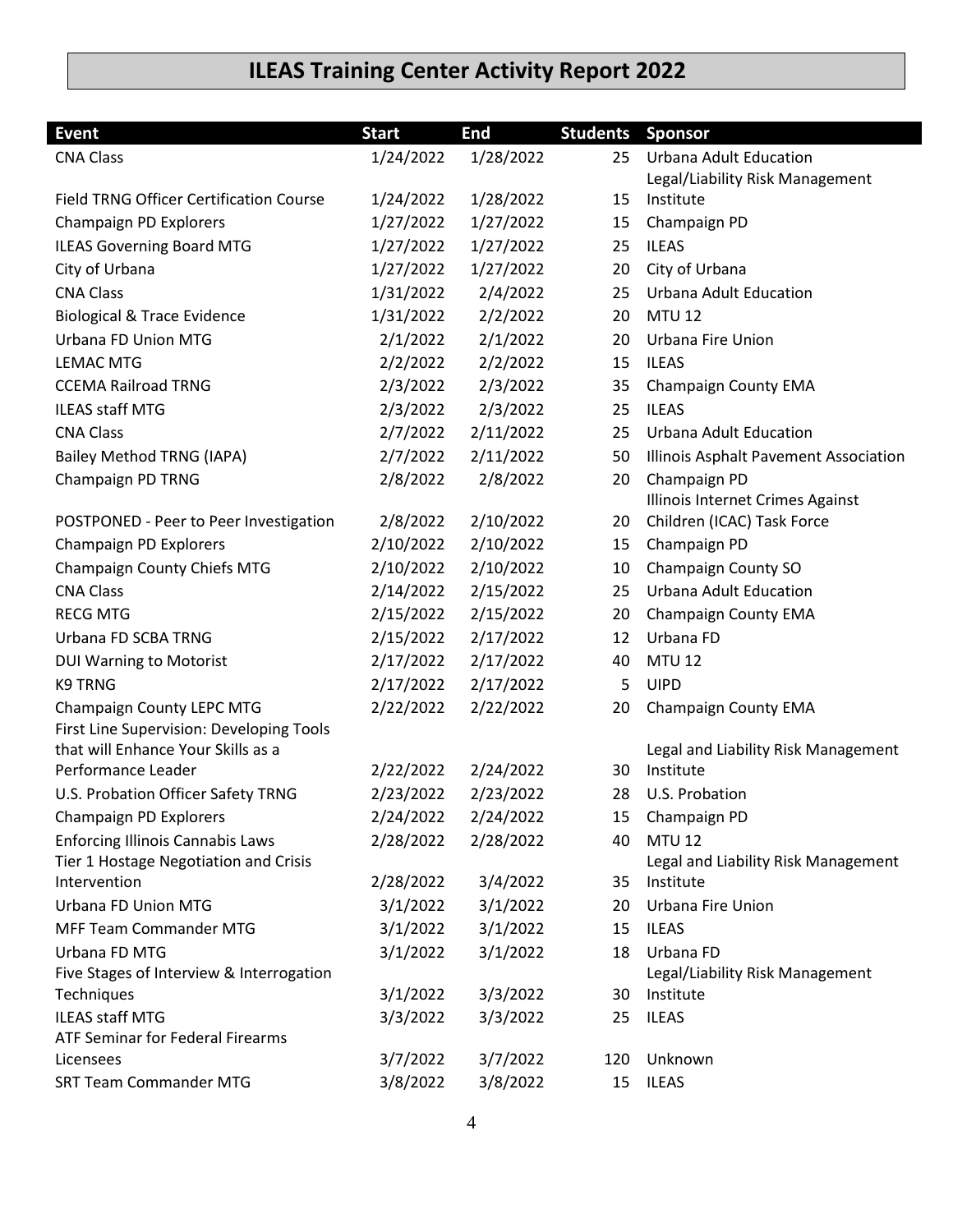| <b>Event</b>                                                    | <b>Start</b> | <b>End</b> | <b>Students Sponsor</b> |                                              |
|-----------------------------------------------------------------|--------------|------------|-------------------------|----------------------------------------------|
| <b>Mental Health Awareness - Introduction</b>                   |              |            |                         |                                              |
| to CIT                                                          | 3/8/2022     | 3/8/2022   | 40                      | <b>MTU 12</b>                                |
| Champaign PD Explorers                                          | 3/10/2022    | 3/10/2022  | 15                      | Champaign PD                                 |
| Champaign County Chiefs MTG                                     | 3/10/2022    | 3/10/2022  | 10                      | Champaign County SO                          |
| Illinois Vehicle Code                                           | 3/10/2022    | 3/11/2022  | 40                      | <b>MTU 12</b>                                |
| <b>COML Class</b>                                               | 3/14/2022    | 3/17/2022  | 30                      | <b>ILEAS</b>                                 |
| <b>EOD Team Commander MTG</b>                                   | 3/17/2022    | 3/17/2022  | 10                      | <b>ILEAS</b>                                 |
| <b>K9 TRNG</b>                                                  | 3/17/2022    | 3/17/2022  | 5                       | <b>UIPD</b>                                  |
| <b>Comms Equipment Day</b>                                      | 3/18/2022    | 3/18/2022  | 30                      | <b>ILEAS</b>                                 |
| <b>Tactical Emergency Casualty Care</b>                         | 3/21/2022    | 3/21/2022  | 20                      | <b>MTU 12</b>                                |
| Introduction to CAMEO Suite                                     | 3/22/2022    | 3/23/2022  | 24                      | <b>Champaign County EMA</b>                  |
| MTU 12 Advisory Board MTG                                       | 3/23/2022    | 3/23/2022  | 15                      | <b>MTU 12</b>                                |
| Champaign PD Explorers                                          | 3/24/2022    | 3/24/2022  | 15                      | Champaign PD                                 |
| <b>ILEAS Governing Board MTG</b>                                | 3/24/2022    | 3/24/2022  | 25                      | <b>ILEAS</b>                                 |
| Sexual Assault Trauma Informed                                  |              |            |                         |                                              |
| Response                                                        | 3/24/2022    | 3/24/2022  | 40                      | <b>MTU 12</b>                                |
| Sexual Assault Investigator                                     | 3/25/2022    | 3/25/2022  | 40                      | <b>MTU 12</b>                                |
|                                                                 |              |            |                         | Illinois Internet Crimes Against             |
| ICAC Investigative Techniques                                   | 3/28/2022    | 4/1/2022   | 50                      | Children (ICAC) Task Force                   |
| Basic Drug Investigation: What Every                            |              |            |                         |                                              |
| Officer, New Investigator & New<br><b>Detective Should Know</b> | 3/30/2022    | 3/31/2022  | 30                      | Legal/Liability Risk Management<br>Institute |
| Urbana FD Union MTG                                             | 4/5/2022     | 4/5/2022   | 20                      | Urbana Fire Union                            |
| On-Target Solutions for Law Enforcement                         |              |            |                         |                                              |
| Managers & Supervisors                                          | 4/6/2022     | 4/7/2022   | 20                      | <b>On-Target Solutions Group</b>             |
| <b>Proactive Patrol Tactics</b>                                 | 4/6/2022     | 4/7/2022   | 50                      | <b>MTU 12</b>                                |
| Champaign PD Explorers                                          | 4/7/2022     | 4/7/2022   | 15                      | Champaign PD                                 |
| <b>ILEAS staff MTG</b>                                          | 4/7/2022     | 4/7/2022   | 25                      | <b>ILEAS</b>                                 |
| <b>Employee Evaluations: Solutions to</b>                       |              |            |                         |                                              |
| Improve Performance                                             | 4/8/2022     | 4/8/2022   | 20                      | <b>On-Target Solutions Group</b>             |
| <b>CNA Class</b>                                                | 4/12/2022    | 4/14/2022  | 25                      | <b>Urbana Adult Education</b>                |
| Champaign County Chiefs MTG                                     | 4/14/2022    | 4/14/2022  | 10                      | Champaign County SO                          |
| <b>CNA Class</b>                                                | 4/18/2022    | 4/22/2022  | 25                      | <b>Urbana Adult Education</b>                |
| <b>STAR NET Workshop</b>                                        | 4/20/2022    | 4/20/2022  | 40                      | <b>STAR NET</b>                              |
| <b>U.S. Probation TRNG</b>                                      | 4/20/2022    | 4/20/2022  | 20                      | U.S. Probation                               |
| Champaign PD Explorers                                          | 4/21/2022    | 4/21/2022  | 15                      | Champaign PD                                 |
| K9 TRNG                                                         | 4/21/2022    | 4/21/2022  | 5                       | <b>UIPD</b>                                  |
| <b>CNA Class</b>                                                | 4/25/2022    | 4/29/2022  | 25                      | <b>Urbana Adult Education</b>                |
| <b>GREAT TO MAGNUS: Leadership,</b>                             |              |            |                         |                                              |
| <b>Wellness &amp; Mental Toughness</b>                          | 4/25/2022    | 4/26/2022  | 30                      | National Command & Staff College             |
| <b>Glock Armorer Course</b>                                     | 4/28/2022    | 4/28/2022  | 35                      | <b>MTU 12</b>                                |
| <b>CNA Class</b>                                                | 5/2/2022     | 5/6/2022   | 25                      | <b>Urbana Adult Education</b>                |
| <b>MFF Team Commander MTG</b>                                   | 5/3/2022     | 5/3/2022   | 15                      | <b>ILEAS</b>                                 |
| Mobile Field Force Basic                                        | 5/3/2022     | 5/6/2022   | 30                      | <b>ILEAS</b>                                 |
| Champaign PD Explorers                                          | 5/5/2022     | 5/5/2022   | 15                      | Champaign PD                                 |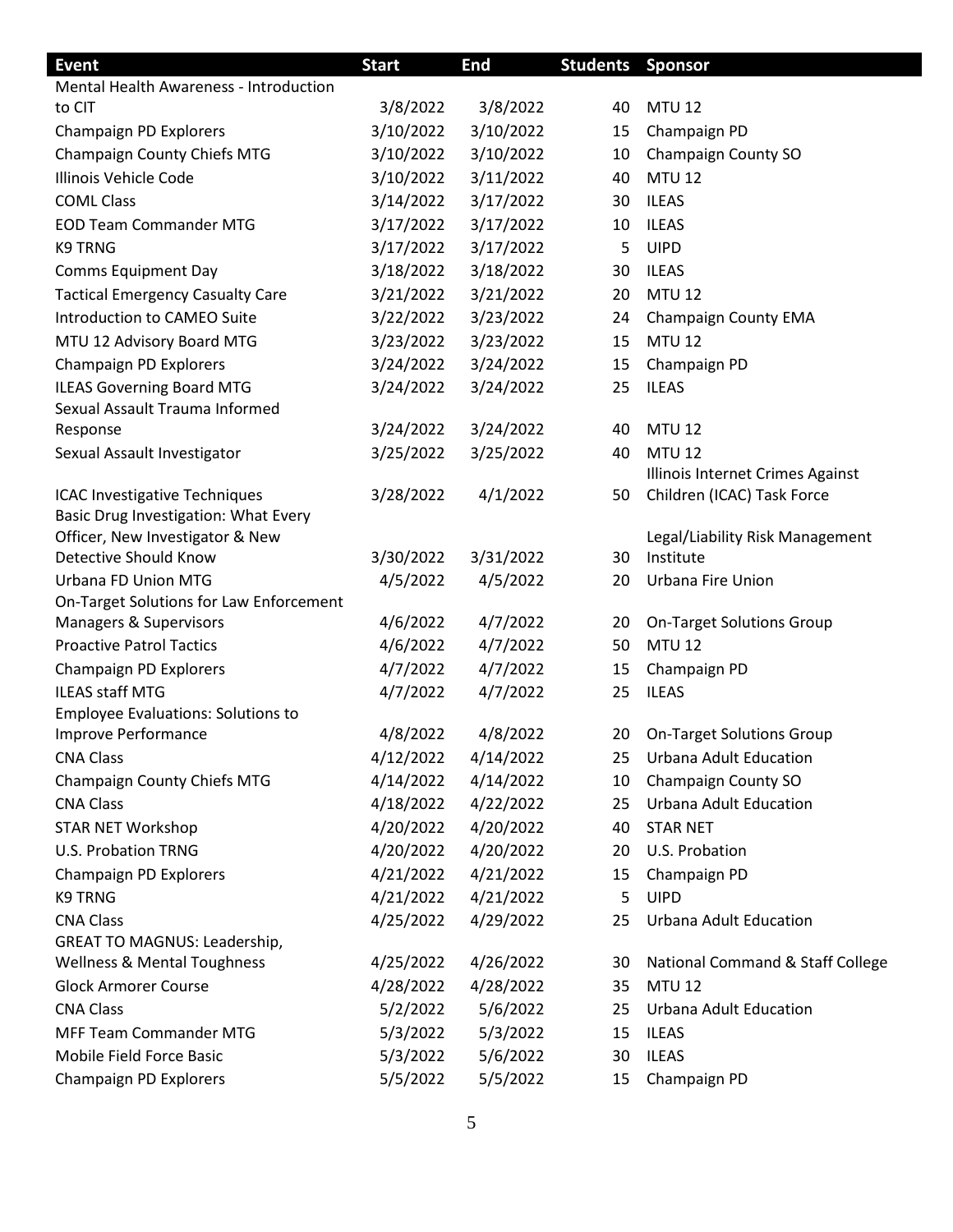| <b>Event</b>                                                    | <b>Start</b> | End       | <b>Students</b> | <b>Sponsor</b>                   |
|-----------------------------------------------------------------|--------------|-----------|-----------------|----------------------------------|
| <b>ILEAS staff MTG</b>                                          | 5/5/2022     | 5/5/2022  | 25              | <b>ILEAS</b>                     |
| <b>CNA Class</b>                                                | 5/9/2022     | 5/11/2022 | 25              | Urbana Adult Education           |
| <b>SRT Team Commander MTG</b>                                   | 5/10/2022    | 5/10/2022 | 15              | <b>ILEAS</b>                     |
| Champaign County Chiefs MTG                                     | 5/12/2022    | 5/12/2022 | 10              | Champaign County SO              |
| <b>RECG MTG</b>                                                 | 5/17/2022    | 5/17/2022 | 20              | <b>Champaign County EMA</b>      |
| U.S. Probation Officer Safety TRNG                              | 5/18/2022    | 5/18/2022 | 28              | U.S. Probation                   |
| Champaign PD Explorers                                          | 5/19/2022    | 5/19/2022 | 15              | Champaign PD                     |
| <b>ILEAS Governing Board MTG</b>                                | 5/19/2022    | 5/19/2022 | 25              | <b>ILEAS</b>                     |
| <b>EOD Team Commander MTG</b>                                   | 5/19/2022    | 5/19/2022 | 10              | <b>ILEAS</b>                     |
| K9 TRNG                                                         | 5/19/2022    | 5/19/2022 | 5               | <b>UIPD</b>                      |
| When Disaster Strikes: Prepare, Act,                            |              |           |                 |                                  |
| Survive (Day 1)                                                 | 5/20/2022    | 5/20/2022 | 30              | Champaign County EMA             |
| When Disaster Strikes: Prepare, Act,                            |              |           |                 |                                  |
| Survive (Day 2)                                                 | 5/21/2022    | 5/21/2022 | 30              | Champaign County EMA             |
| Evidence Processing - Crime Scene to<br><b>Courtroom Basics</b> | 5/23/2022    | 5/24/2022 | 20              | <b>On-Target Solutions Group</b> |
| Crime Scene Photography: The Essentials                         | 5/25/2022    | 5/26/2022 | 20              | <b>On-Target Solutions Group</b> |
| <b>Effective Crime Scene Reporting:</b>                         |              |           |                 |                                  |
| Documentation & Demonstratives                                  | 5/27/2022    | 5/27/2022 | 20              | <b>On-Target Solutions Group</b> |
| Champaign PD Explorers                                          | 6/2/2022     | 6/2/2022  | 15              | Champaign PD                     |
| <b>ILEAS staff MTG</b>                                          | 6/2/2022     | 6/2/2022  | 25              | <b>ILEAS</b>                     |
| Champaign County Chiefs MTG                                     | 6/9/2022     | 6/9/2022  | 10              | Champaign County SO              |
| <b>IEMA Regional MTG</b>                                        | 6/9/2022     | 6/9/2022  | 50              | <b>IEMA</b>                      |
| 2-Day Grant Writing Class                                       | 6/9/2022     | 6/10/2022 | 20              | First Responder Grants           |
| U.S. Probation Search Team TRNG                                 | 6/15/2022    | 6/15/2022 | 17              | U.S. Probation                   |
| Champaign PD Explorers                                          | 6/16/2022    | 6/16/2022 | 15              | Champaign PD                     |
| <b>K9 TRNG</b>                                                  | 6/16/2022    | 6/16/2022 | 5               | <b>UIPD</b>                      |
| Champaign County LEPC MTG                                       | 6/28/2022    | 6/28/2022 | 20              | Champaign County EMA             |
| Champaign PD Explorers                                          | 6/30/2022    | 6/30/2022 | 15              | Champaign PD                     |
| MFF Team Commander MTG                                          | 7/5/2022     | 7/5/2022  | 15              | ILEAS                            |
| ILEAS staff MTG                                                 | 7/7/2022     | 7/7/2022  | 25              | <b>ILEAS</b>                     |
| <b>SRT Team Commander MTG</b>                                   | 7/12/2022    | 7/12/2022 | 15              | <b>ILEAS</b>                     |
| Champaign PD Explorers                                          | 7/14/2022    | 7/14/2022 | 15              | Champaign PD                     |
| Champaign County Chiefs MTG                                     | 7/14/2022    | 7/14/2022 | 10              | Champaign County SO              |
| <b>EOD Team Commander MTG</b>                                   | 7/21/2022    | 7/21/2022 | 10              | <b>ILEAS</b>                     |
| <b>K9 TRNG</b>                                                  | 7/21/2022    | 7/21/2022 | 5               | <b>UIPD</b>                      |
| U.S. Probation Support Staff TRNG                               | 7/22/2022    | 7/22/2022 | 15              | U.S. Probation                   |
| Champaign PD Explorers                                          | 7/28/2022    | 7/28/2022 | 15              | Champaign PD                     |
| <b>ILEAS Governing Board MTG</b>                                | 7/28/2022    | 7/28/2022 | 25              | <b>ILEAS</b>                     |
| <b>ILEAS staff MTG</b>                                          | 8/4/2022     | 8/4/2022  | 25              | <b>ILEAS</b>                     |
| Champaign PD Explorers                                          | 8/11/2022    | 8/11/2022 | 15              | Champaign PD                     |
| Champaign County Chiefs MTG                                     | 8/11/2022    | 8/11/2022 | 10              | Champaign County SO              |
| <b>RECG MTG</b>                                                 | 8/16/2022    | 8/16/2022 | 20              | Champaign County EMA             |
| K9 TRNG                                                         | 8/18/2022    | 8/18/2022 | 5               | <b>UIPD</b>                      |
| Champaign PD Explorers                                          | 8/25/2022    | 8/25/2022 | 15              | Champaign PD                     |
|                                                                 |              |           |                 |                                  |

 $\overline{\phantom{a}}$